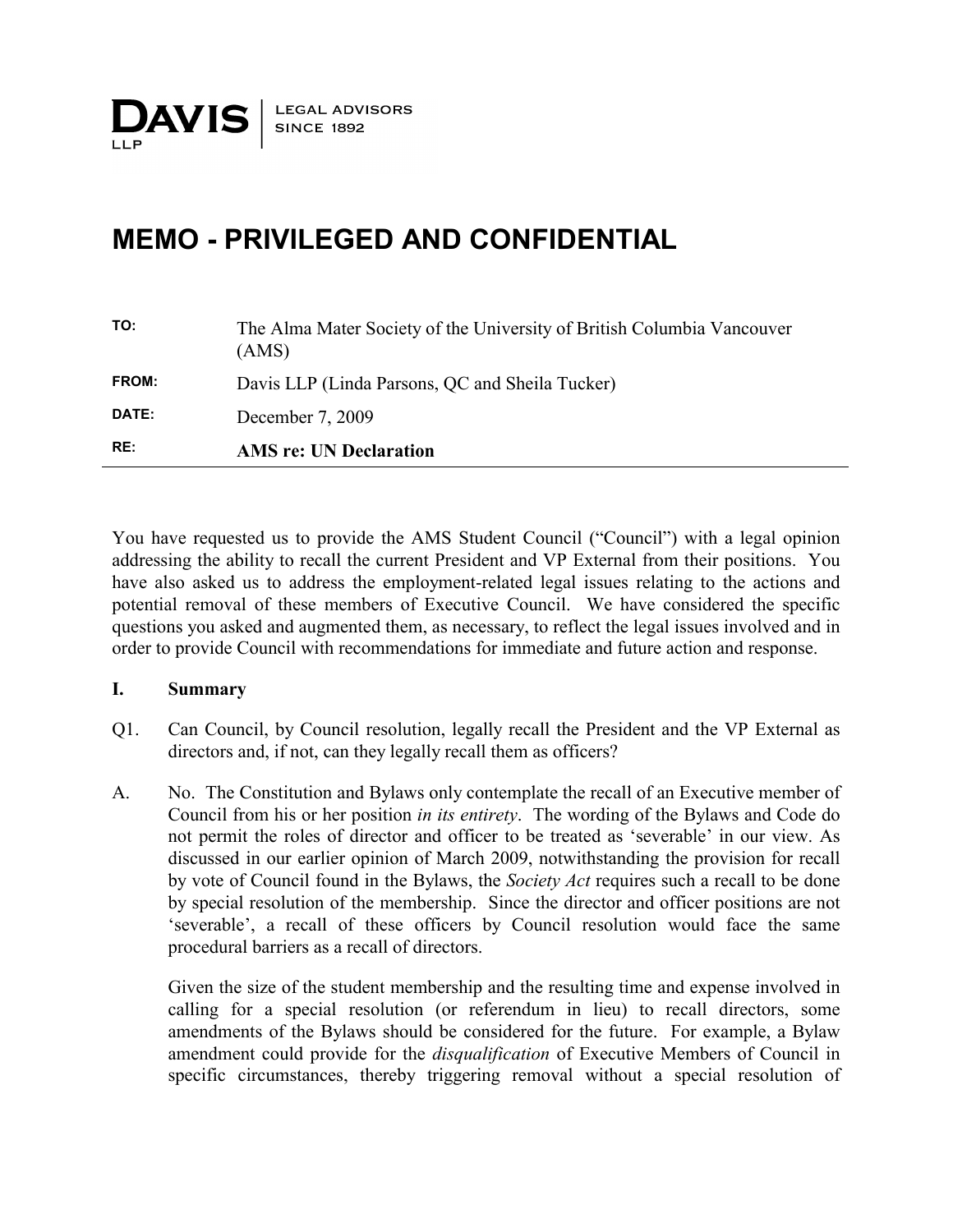### **MEMORANDUM** Page 2 of 18

members for 'recall'. This is similar to the automatic disqualification under BC company law, if a director becomes a bankrupt.

Q2. If it is not legally possible at this time to remove the members of Executive Council by Council resolution (either as directors *or* officers), are there other steps Council can consider?

A. Yes. **There are some actions that can be taken to address institutional concerns relating to the actions of the President and VP External, pending any contemplated amendments to the Bylaws. Assuming that Council concludes, after a review of the facts and the analysis contained in this memorandum, that the conduct of the President and the VP External constitutes a breach of the Code and/or a breach of the director duties of good faith and honesty, potential actions include:**

- **passing a Motion of Censure by Council to express displeasure with the actions of a director and officer [see proposed wording in this memorandum];**
- **passing a Motion of Council to require Council 'ratification' of certain decisions of members of Executive Council prior to any implementation of such decisions [see proposed wording in this memorandum]; and**
- **passing a Motion of Council to remove the President as Chair indefinitely, and appointing another chair in his stead.**
- Q3. Are elected Officers considered employees of the Society?
- A. It is not entirely clear whether the President and VP External would be considered employees of the Society for purposes of the common law of wrongful dismissal. The common law requires the plaintiff in a wrongful dismissal action to establish the existence of an employment relationship separate and apart from the role as Officer. The Code of Procedure contains provisions that support the existence of an employment relationship, but the Code and Bylaws also provide some basis for characterizing the 'salary' paid to Officers as a form of director's fee. The facts indicate that the Officers are performing some general management services that would be expected in an employment context (eg. direct supervision of AMS employees). However, the Officers are also required to spend a substantial amount of time on duties that would be typically expected of a director *qua* director. As credible arguments can be made both for and against the existence of an independent employment relationship, a definitive answer would only be available through litigation or by way of amendments to the Code and Bylaws.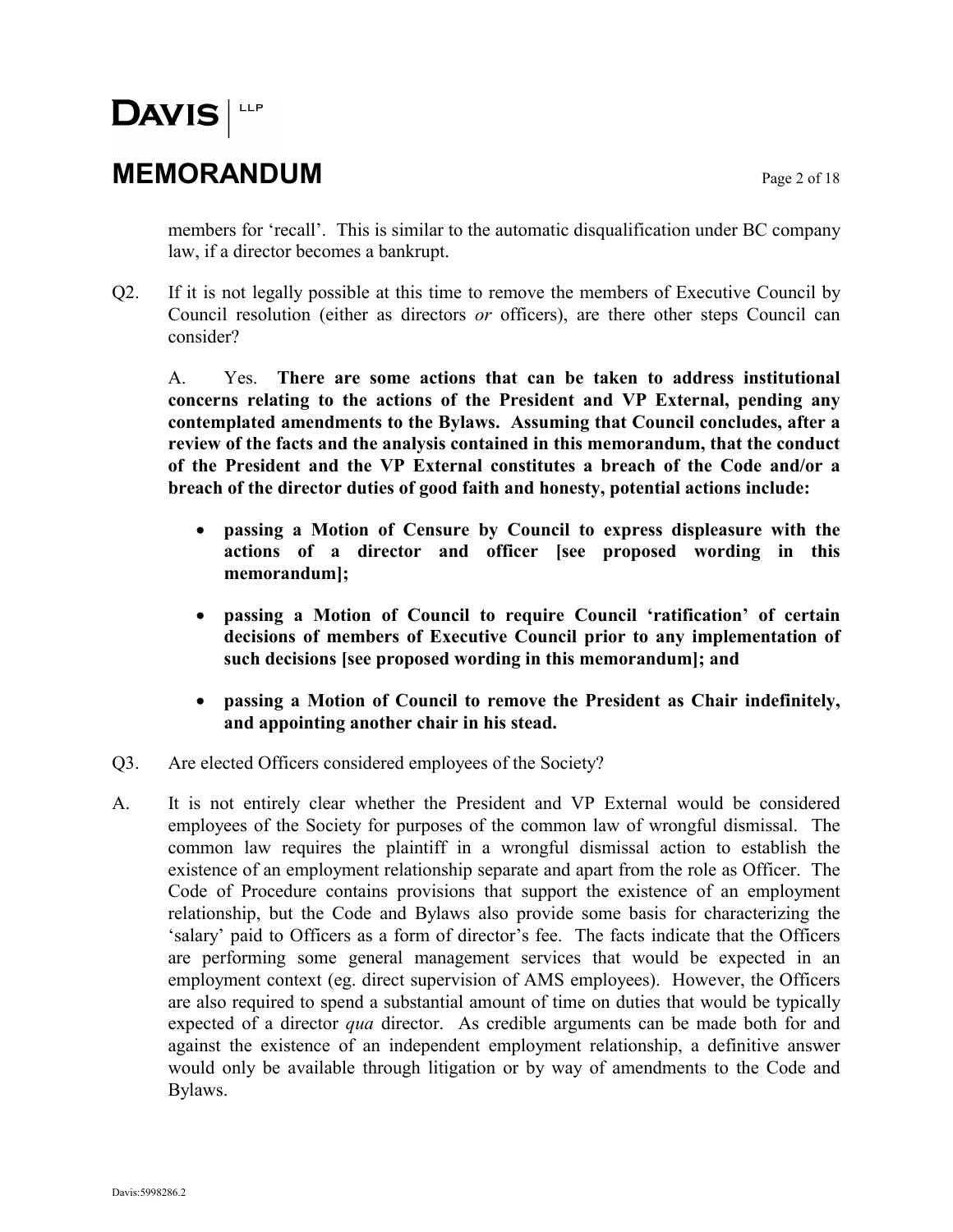### **MEMORANDUM** Page 3 of 18

- Q4. Would members of Executive Council have grounds for claiming wrongful dismissal if Council were to remove their duties and benefits as Officers?
- A. Assuming a judicial finding of an employment relationship existing separate and apart from the director role, a member of Executive Council would have an action for wrongful dismissal if he or she were removed from his or her salaried position in the absence of just cause for termination of an employment relationship under the common law. As the Officers are 'employed' under limited term contracts (as opposed to contracts of indefinite duration), the damages for breach of the employment contract would consist of the amount that would have been earned during the remaining term of the contract.
- Q5. What actions would the Society have to take in order to mitigate the concerns and consequences of a wrongful dismissal claim?
- A. The Society could amend the Code and Bylaws to expressly make the amount currently provided to Officers as 'salary' into a director's fee for service, and to provide that the amount of the director's fee will be pro-rated upon loss, voluntary or involuntary, of the Officer position in accordance with the Bylaws and *Society Act*. However, (assuming a judicial finding of an employment relationship existing separate and apart from the director role), this would amount to a fundamental change to an existing employment relationship. Thus, such a change could not be made effective to a sitting incumbent without causing a termination of the incumbent Officer's existing contract of employment. Thus, any such change could only effect future office-holders.
- Q6. Could removing specific duties and benefits of elected Officers constitute a constructive dismissal from their employment position?
- A. A constructive dismissal occurs when a sufficiently fundamental term or condition of employment is altered. Generally speaking, the removal of key management or supervisory duties may constitute a constructive dismissal, as will any decrease in salary greater than 10-15%. Assuming that there is a judicial finding of a separate employment relationship, the removal of key duties from the employment position may be found to constitute an constructive dismissal.
- Q7. Assuming that the President and External VP are found to be 'employees' of AMS for purposes of the law of wrongful dismissal, would a failure by either of them to comply with the Code, and specifically, a serious failure to comply with positive obligations of consultation with Council and disclosure to Council, constitute grounds for dismissal *as employees*?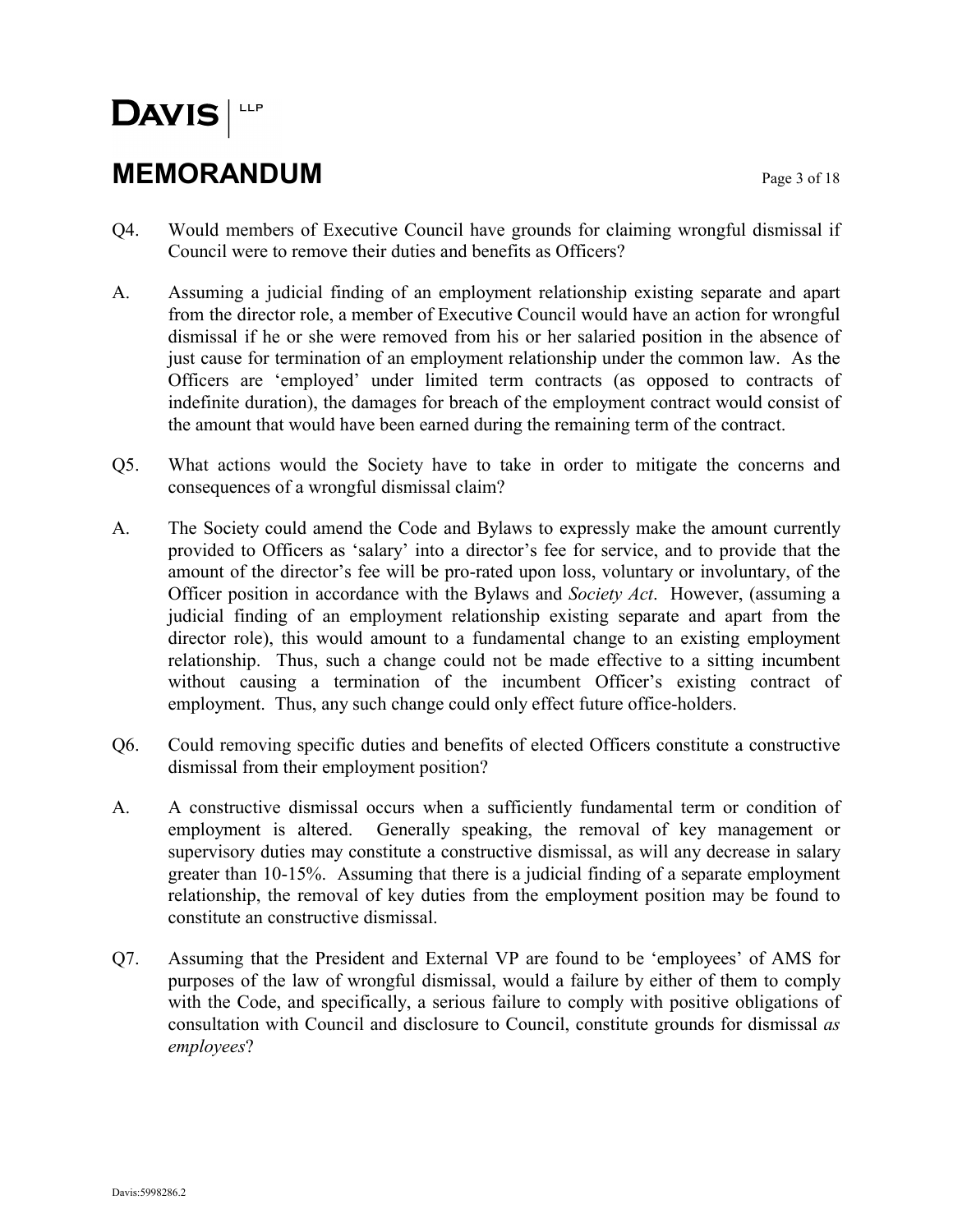### **MEMORANDUM** Page 4 of 18

- A. A failure to disclose may constitute just cause for dismissal as, depending on the circumstances, the failure to disclose may destroy the trust necessary to maintain employment in an position of responsibility and relatively independent operation.
- Q8. Assuming that there is no employment relationship that exists separately from the officer role for purposes of wrongful dismissal, could the removal of supervisory responsibilities over other employees and other duties not affecting a director's status *qua* director have any employment consequences?
- A. If there is no separate employment relationship and the money paid to the Officers as 'salary' is, in reality, a form of director's fee, then the duties of the Officers' positions may be changed without triggering any employment consequences.
- Q9. **What legal consequences would flow from Council passing a motion to restrict the 'duties' of the President and the VP-External in relation to the supervision of staff?**
- **A. If the President and VP-External are not 'employees', Council is entitled to pass such a motion because the supervision of staff is not an express component of the duties of such officers in the Bylaws, the Code or the Executive Procedures Manual. If the President and VP-External are 'employees', the supervision of staff is a significant component of the historical and current duties of such officers and making such a change would potentially cause a constructive breach by the Society of the employment contracts. A defence would be available to the Society in the latter situation, if the conduct of the Officers constituted 'just cause' for termination. If the defence was not successful, the 'damages' payable by the Society to the Officers would be the limited to the amount of compensation payable (and as yet unpaid) to these Officers up to the end of their term.**

#### **II. General Background Facts**

- 1. There are five positions on the AMS Executive. Those positions and the current incumbents are as follows: President (Blake Fredrick), VP Academic (Johannes Rebane), VP Finance (Tom Dvorak), VP External (Tim Chu), and Crystal Hon (VP Administration).
- 2. According to the listing on the AMS website, the AMS Executive Committee currently comprises the holders of the five executive positions, along with five non-voting members of the Student Council, including Adrienne Smith, Policy Advisor.
- 3. The March 13, 2009 Minutes of the Executive Committee include the following:
	- 13. UN international covenant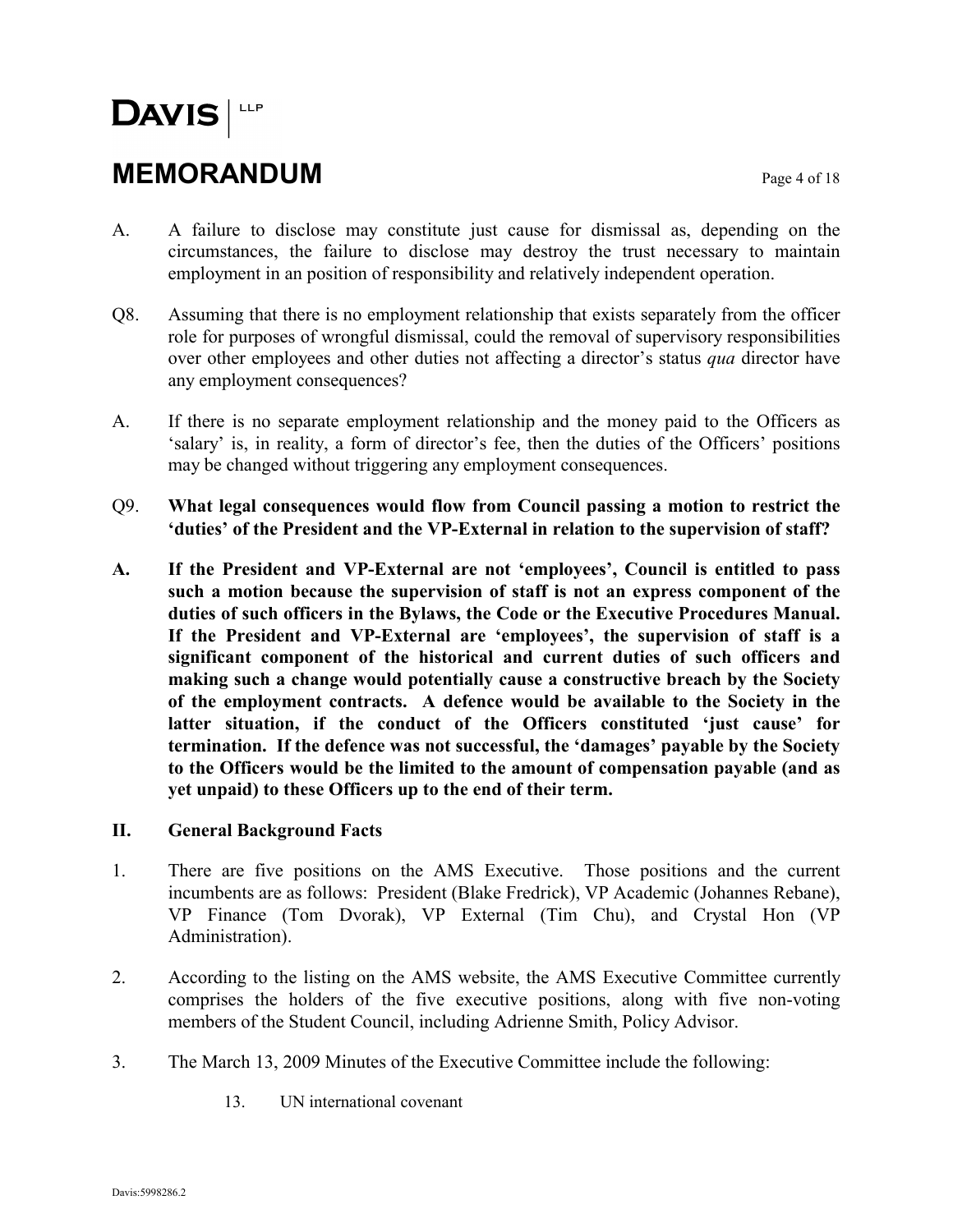### **MEMORANDUM** Page 5 of 18

The AMS will pursue a legal battle with the Province on the basis that the recent Education funding cuts are against the UN charter.

There is no "ACTION ITEM" corresponding to this minute.

- 4. The April 16, 2009 Minutes of the Executive Committee include the following:
	- 4. Updates …

...

- Blake

…

…

- UN complaint with Pivot; may wait until Adrienne gets back.
- 5. The May 6, 2009 Student Council Minutes include a discussion of a document entitled "Report Card: An analysis of the various parties' platforms" which had been distributed by the VP External Office. Following discussion, a resolution including the following terms was carried:

Whereas the literature being distributed by the VP External Office has not been subject to review by the External Policy Committee or by any members of Council, and;

Whereas some of [the] material is contrary to or not supported by the current AMS policy, and was not part of the provincial election policy approved by Council and;

Be it further resolved that AMS Council direct the VP External to remove any print ads that call for lower tuition, as well as any mention of it online, and to cease pursuing tuition decrease as an objective for this election; and

Be it further resolved that Council not permit the External Office to distribute any new publications pertaining to the provincial election without the prior approval of the External Policy Committee.

6. The October 1, 2009 Minutes of the Executive Committee includes the following under "Personal Updates":

> - Adrienne is working on the UN complaint and liaising with the provincial government. …

7. By letter dated September 1, 2009, a retainer agreement ("Pivot Retainer") was entered into between the AMS and Pivot Legal LLP ("Pivot"). The Pivot Retainer was addressed to Adrienne Smith on behalf the AMS. The copy provided shows the Pivot Retainer as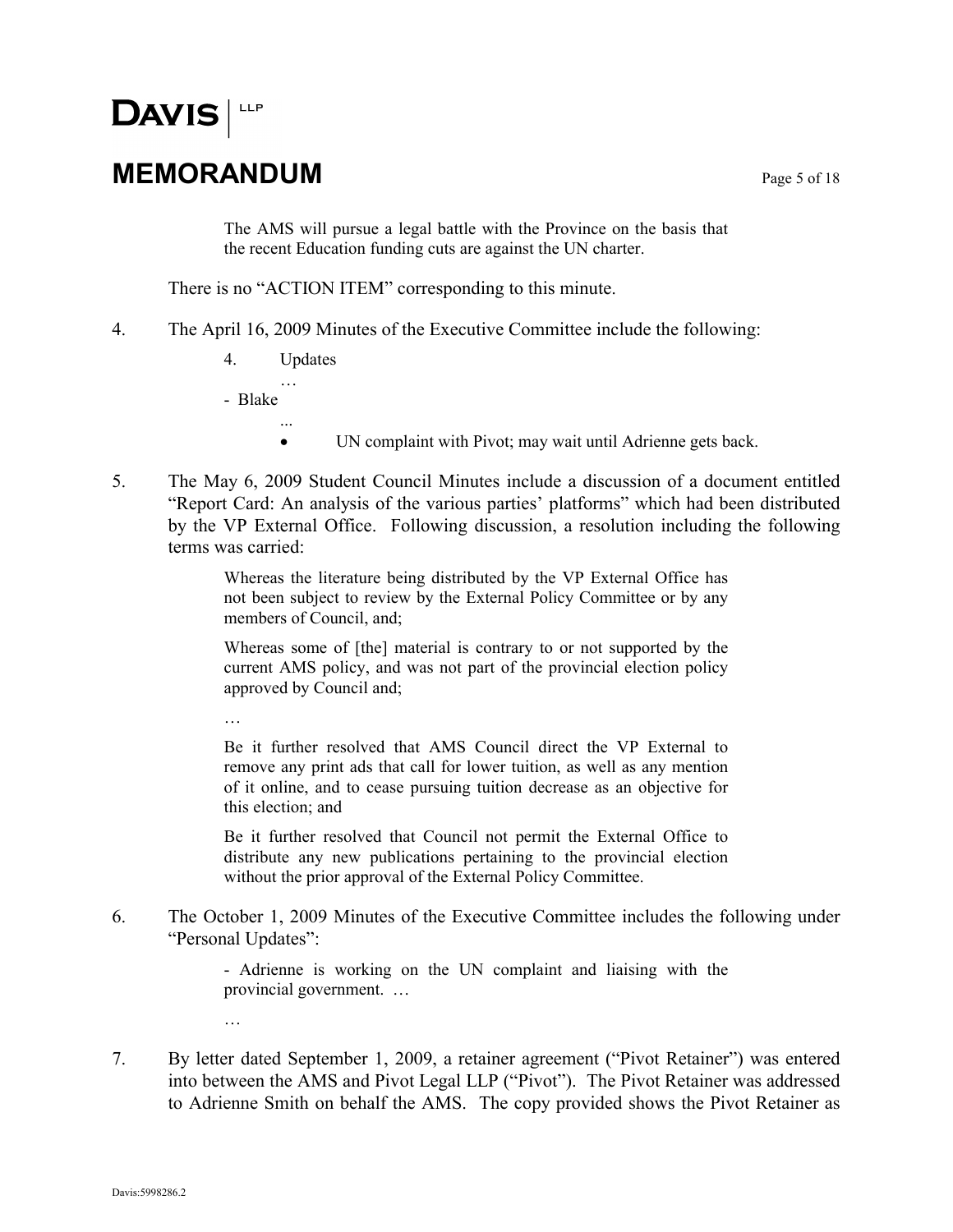### **MEMORANDUM** Page 6 of 18

having been signed off by Blake Fredrickson as authorized signatory on September 1, 2009. However, Mr. Fredrickson's signature and signature date are then struck out, and the signatures of Tom Dvorak (VP Finance) and Johannes Rebane (VP, Academic) are shown below, along with September 9, 2009 date stamps.

- 8. The description of services set out the Pivot Retainer states that Pivot is being retained to "draft and submit a complaint to the United Nations via the Section 1503 complaint mechanism." The outlined steps anticipated to be taken in fulfilment of the Retainer include: "c. Complete and submit a complaint to the United Nations…".
- 9. A formal complaint, dated November 18, 2009, was filed with the United Nations by Pivot on November 25, 2009 ("UN Complaint"). The UN Complaint names as the complainants, the AMS on behalf of its membership, and Tristan Markle as an individual complainant. The UN Complaint is signed by Mr. Fredrickson in his capacity as AMS President.
- 10. The existence and filing of the UN Complaint was publicly announced at a November 26, 2009 press conference attended by the Pivot lawyer, Mr. Fredrickson and Mr. Markle.
- 11. Mr. Fredrickson and Mr. Chu submitted Second (September 2009) and Third (November 2009) Quarterly Reports to the Council as required by AMS Code of Procedure, Section VI, Article 9. Neither the Pivot Retainer nor the UN Complaint are mentioned in these performance reports.
- 12. As of September 2009, the AMS Code of Procedure, Section VIII E., established a seven member External Commission. As VP External, Mr. Chu is the Chair of the External Commission; the remaining positions are filled by AMS Active Members. The powers and duties of the External Commission as set out in Article 2 include:
	- 1. The External Commission shall
		- …
	- (d) discuss and analyze the impact of Provincial and Federal Government educational policy, and make recommendations to either the Vice-President External Affairs or Council;
	- (e) subject to the approval of Council, lobby the appropriate level of government on issues of interest to students, including but not limited to transit, student loans, post-secondary education funding, daycare, equity, student housing, and government policies;
	- (f) prepare briefs, discussion papers, or policy documents with respect to post-secondary education for approval by Council and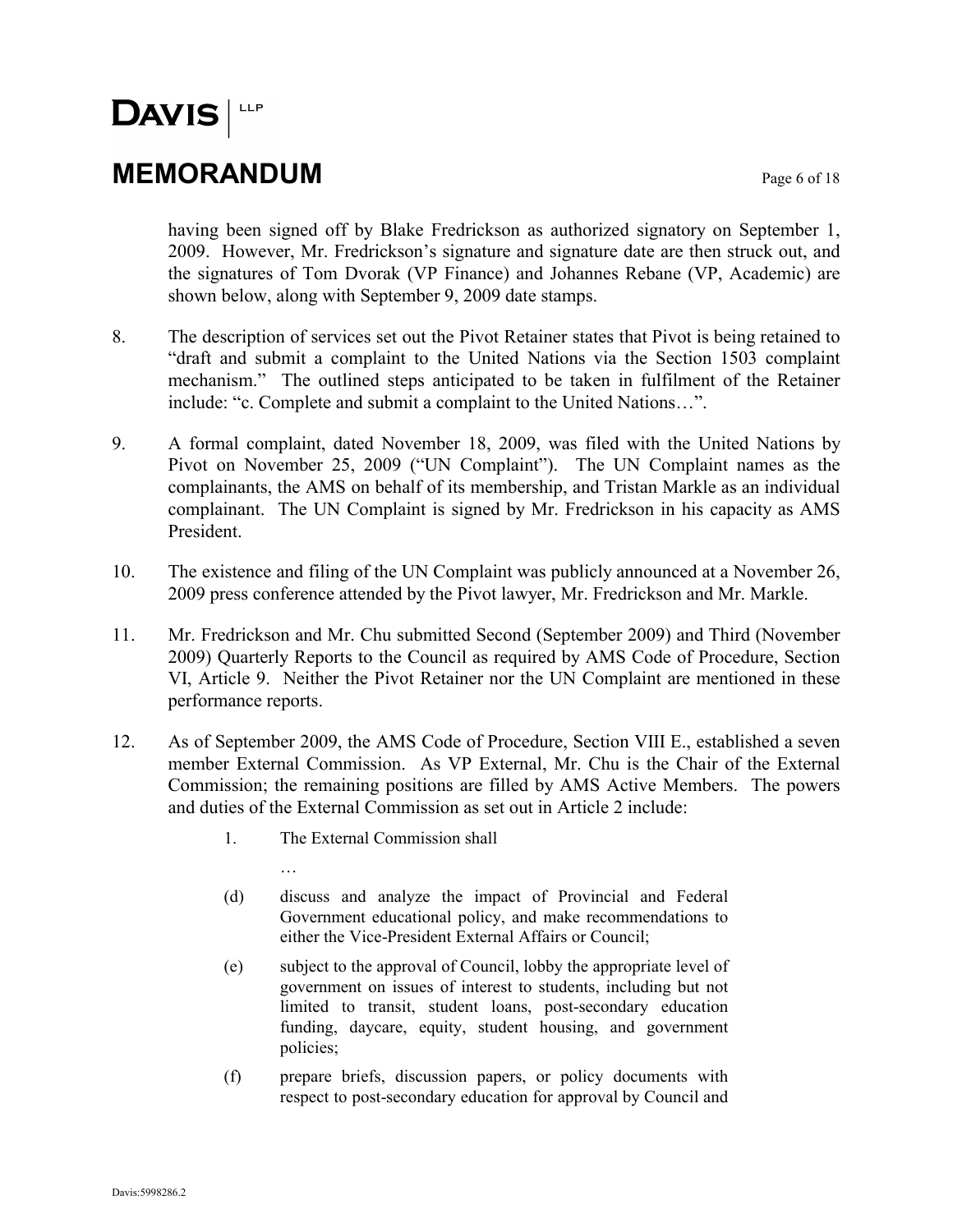### **MEMORANDUM** Page 7 of 18

…

for submission to governmental or non-governmental bodies external to the University;

- (g) present options and recommendations to Council regarding policies or plans that are related to its area;
- 13. The decisions to proceed with the Pivot Retainer and/or the UN Complaint were not put before the External Commission.
- 14. The Minutes of Executive Meetings are circulated to all Council members. However, beyond what is found in the published minutes, the decisions to proceed with the Pivot Retainer and the UN Complaint were not raised to the attention of or brought before non-Executive Council members.
- 15. Following announcement of the UN Complaint, an Emergency Meeting of the Council was held on November 28, 2009. The following motions were among those passed at the November  $28<sup>th</sup>$  meeting:
	- (a) to retract the UN Complaint and issue a press release stating that it did not represent the will of the Society and should not be construed as an action of the Society;
	- (b) that Council request President Blake Frederick to resign from Council;
	- (c) that Council request Vice President External Affairs Tim Chu to resign from Council.
- 16. During the November 28, 2009 meeting, VPs Dvorak and Rebane asserted that they had signed the Pivot Retainer without fully reviewing or understanding it, had relied on their trust in the President and VP External in signing, and apologized for their failure to act with due diligence.
- 17. Following the UN Complaint, Petitions for Recall were signed in respect of Mr. Frederick and Mr. Chu, along with a Petition to Meet to set up a meeting of Council to the held December 7, 2009 at 4:00 p.m. The receipt of these petitions was acknowledged by the Speaker at the November  $28<sup>th</sup>$  meeting and declared to be in order.
- 18. By open letter to the AMS Council sent November 30, 2009, Mr. Fredrickson and Mr. Chu advised that they had decided not to resign from their positions. Their open letter includes the following statements:

…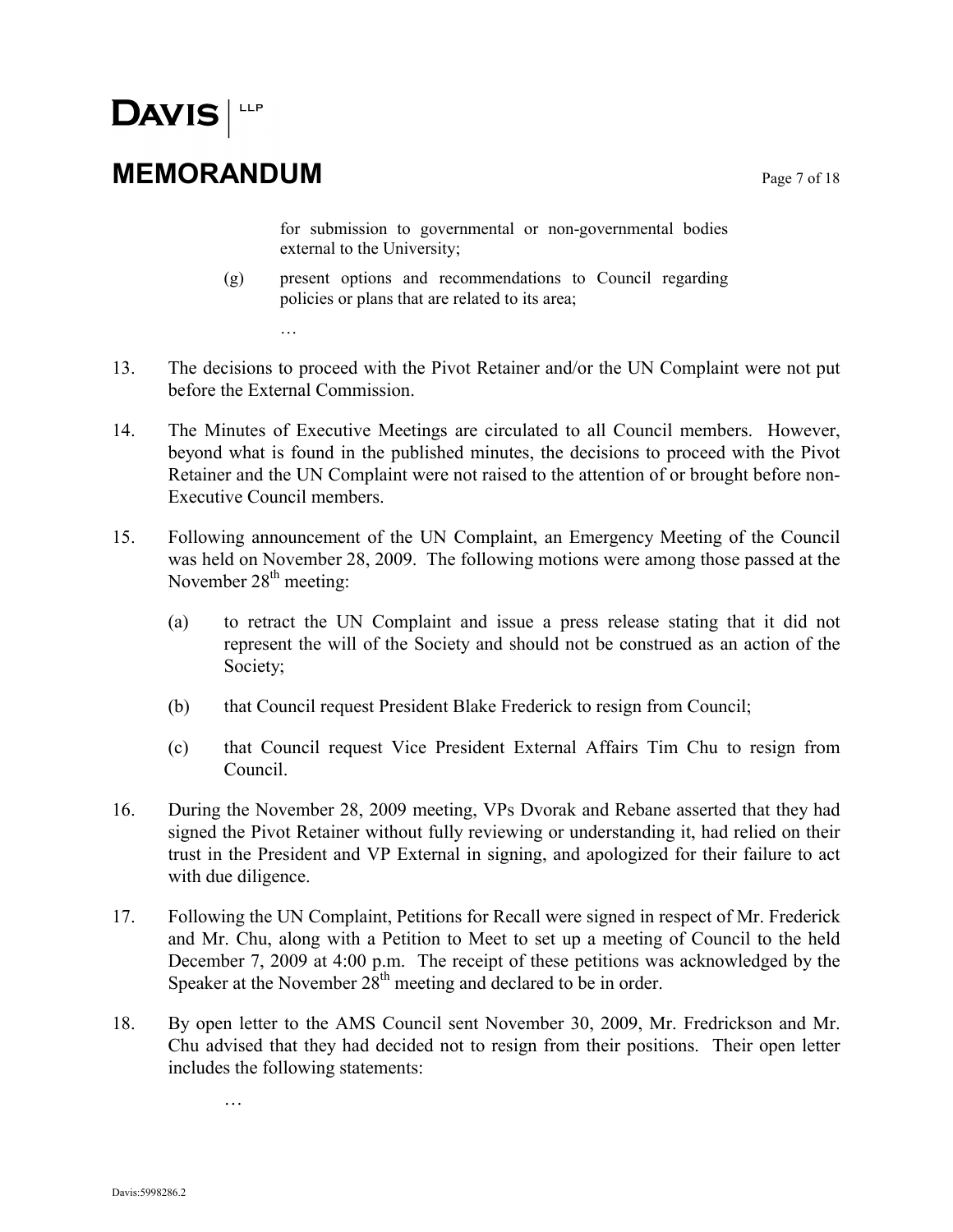**MEMORANDUM** Page 8 of 18

We would first like to formally apologize for not properly consulting with AMS Council and students before filing the UN complaint, which calls for increased government funding for post-secondary education, increased financial assistance, and decreased tuition fees. We were both elected with the mandate to lobby government aggressively to lower tuition fees. Additionally, we raised the UN complaint several times in our Executive Committee meetings and received signatures on the legal contract to proceed with the complaint from our fellow executives Vice-President of Finance Tom Dvorak and Vice-President of Academic and University Affairs Johannes Rebane. At the time we believed these measures to be sufficient, but based on communications with councillors and students-at-large, it has become very clear to us that we should have undertaken a rigorous consultation process before filing the complaint. We sincerely regret that we did not follow this process and will correct our actions to ensure that this problem does not occur in the future.

…

- 19. A regularly scheduled Council meeting was set for December 2, 2009.
- 20. Mr. Frederick and Mr. Chu placed a motion to the Council meeting agenda for December 2, 2009, seeking to pass a resolution changing the existing AMS policy to a policy that the AMS will "oppose future tuition increases" and "lobby to progressively introduce free education in British Columbia as outlined in the [UN] International Covenant on Economic, Social and Cultural Rights."
- 21. By email dated November 30, 2009 and circulated to all Council Representatives by means of an internal address distribution list, Mr. Frederick and Mr. Chu, solicited support for the policy motion they had placed on the December 2<sup>nd</sup> meeting agenda.
- 22. At the Council meeting of December 2, 2009, the following occurred:
	- (a) the policy motion put on the agenda by Mr. Fredrickson and Mr. Chu was referred to the External Policy Committee for consideration and consultation;
	- (b) a motion authorizing a press release regarding the Society's retraction of the UN Complaint was passed;
	- (c) a motion adopting a "Temporary Communications Policy" was adopted. Under the Temporary Communications Policy, the issue of press releases to any media outlets and official broadcast emails to any portion of the Society membership (with the exception of the notice list) require a resolution at the quorate meeting of the Communications Planning Group or a two-thirds resolution of Council.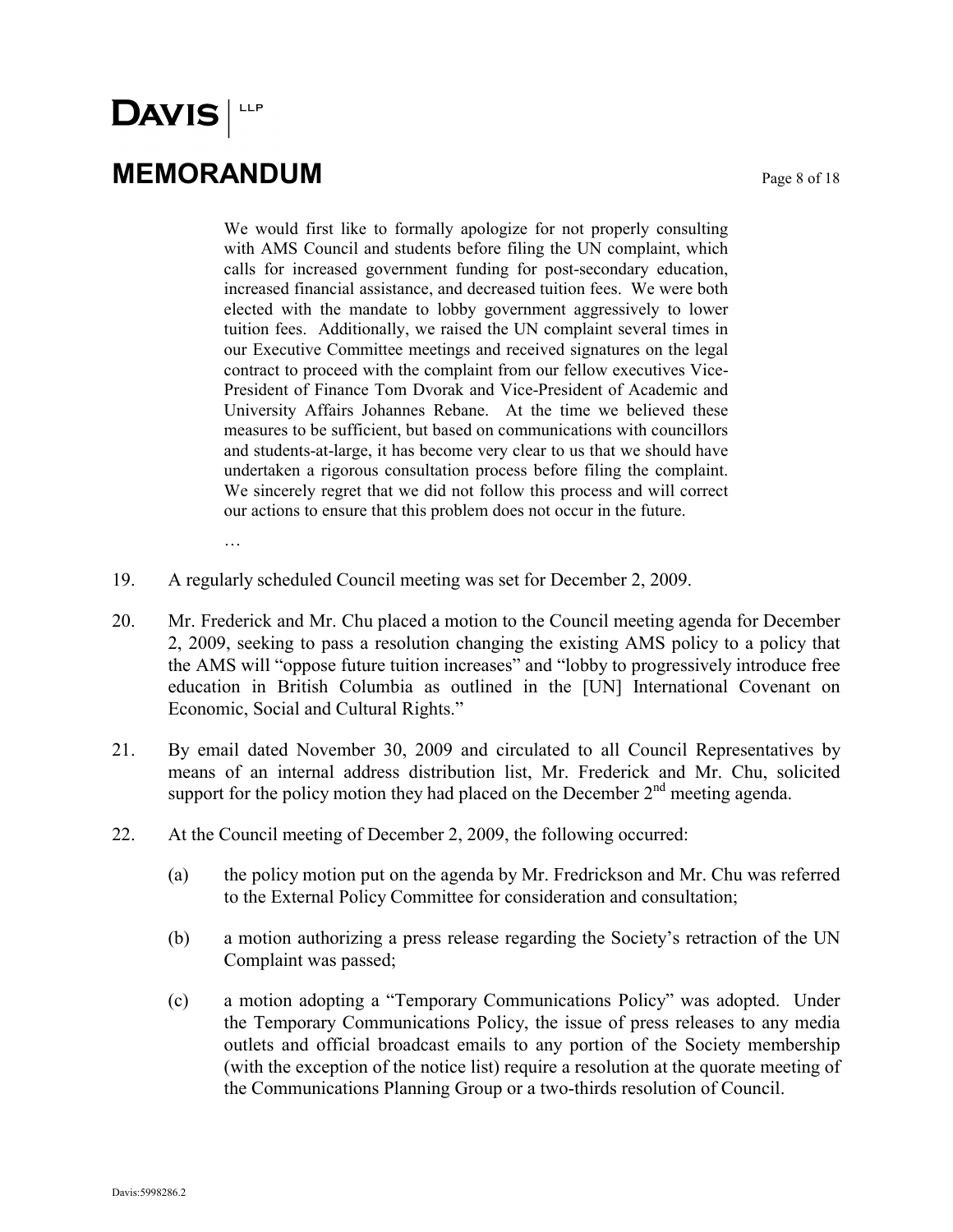### **MEMORANDUM** Page 9 of 18

#### **III. Governance Issues re: Removal of President/VP External from "Office"**

#### **A. Removal from 'Office' Under the Bylaws**

The question that has been posed is whether Mr. Frederickson and Mr. Chu could be removed from their positions as President and VP External, but allowed to continue as members-at-large of the Executive. Both *Society Act* and the Bylaws warrant consideration.

The following Bylaws are of particular relevance:

- Bylaw 5(1) provides that the Board of Directors of the Society are the voting members of Council.
- Bylaw 5(3) establishes that each of the individuals constituting Executives of Council are elected from the student body in their specific capacity as executive council members (i.e., not elected 'at large' and then appointed as Executives by the other directors, which is a common practice in societies and companies).
- $\bullet$  Bylaw 5(3)(c) references removal from office of a member of the Executive of Council, and bylaw  $5(3)(c)(ii)$  contemplates the replacement of such member by by-election. Taken together, these Bylaws suggest that removal from the *office* of Executive of Council is equivalent to removal from Council entirely.
- Bylaw 5 does not identify a category of 'director' (i.e. a voting member of Student Council) that is filled by a member of Executive of Council who has been recalled from his or her *office.*
- Bylaw  $5(2)(a)$  sets out a finite list of the persons who constitute voting members of Council. There is no category of voting member that applies to a member of Executive of Council who has been recalled *as an officer* .
- $\bullet$  Bylaw 5(3)(c)(iv) refers to an Executive member possibly being re-elected following his or her recall, suggesting that if an Executive member is recalled, it is a full recall (i.e. from office and membership on Council), and that the only way such person may regain status as a voting member of Council is to be re-elected as an Executive Member.

Read together, these Bylaws strongly suggest that the removal of an elected Executive from his position and into an "at large" Council position is not permitted.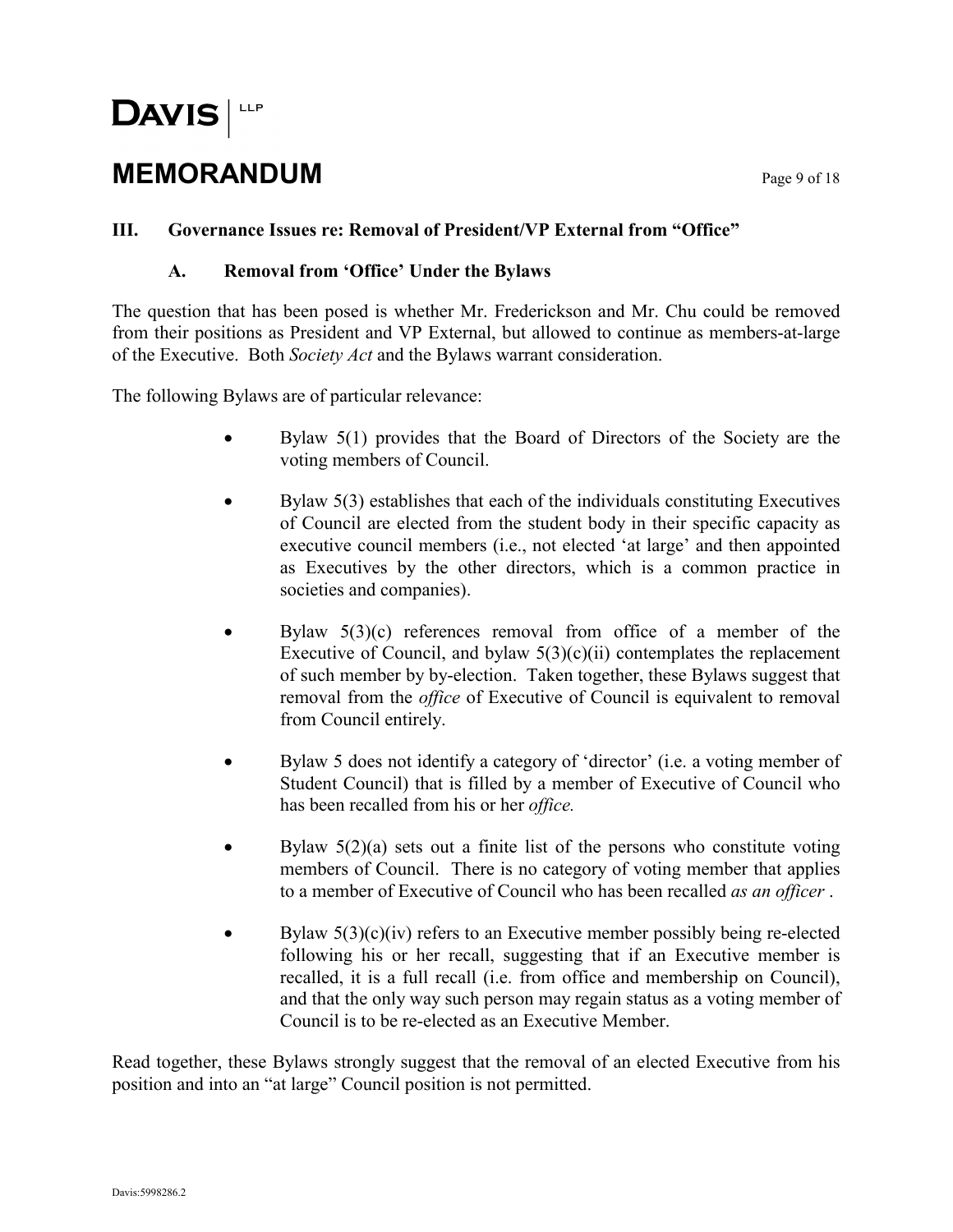### **MEMORANDUM** Page 10 of 18

We note that under Bylaw  $5(2)(b)(iii)$  the Council may, by  $2/3$  vote, appoint a non-voting member of Council. Presumably, a recalled Executive member could be appointed as a nonvoting member under this provision. However, since a non-voting member is not a 'director' (see, Bylaw (1)), such an appointment would not allow the recalled Executive to retain 'director' status. Accordingly, while a non-voting appointment following a recall would maintain Council membership, the appointment could not be used as a means of 'retaining' or 'reviving' a recalled Executive's 'director' status.

As discussed in our March 2009 memorandum on the removal of directors, current British Columbia law<sup>1</sup> does not permit removal of a 'director' by vote of Council, notwithstanding Bylaw  $5(3)(c)(i)$  (1). Since removing an Executive from elected position and placing him into a non-voting Council position would effectively strip the Executive of 'director' status, this action would also amount to an unlawful removal of a director under the interpretation of the *Society*  Act given by the British Columbia Supreme Court.<sup>2</sup>

We note that Article 5 of the Executive Procedures Manual outlines a discipline and removal process. Even assuming the President and VP External defied the will of Council by filing the UN Complaint without Council authorization, it is not clear that conduct would constitute a breach of responsibility *for purposes of the Executive Procedures Manual*. Moreover, the removal process referred to in the Executive Procedures Manual is expressly subject to the Society's Constitution, Bylaws and Code of Procedure (see Article 1), and thus cannot override the terms of those documents.

Finally, it should be noted that even if the Bylaws and the *Society Act* contemplated a separate process for recalling an officer as compared with recalling a director, the notice of motion relating to the Recall did not specify that it was in reference to recalling an officer. It was generic and, given the wording of the Bylaws, it would undoubtedly be treated by a court as notice of motion to recall a member of Executive Council qua 'director'.

Conclusion: The Bylaws do not permit the recall of an 'officer' as a discrete process from the recall of a 'director'. As addressed in our March 2009 memorandum, the recall of a director must be done by special resolution (or indirect voting equivalent to special resolution), and cannot be done by resolution of Council. Thus, the use of the Council resolution process to recall of an officer from his particular Executive position is impermissible for the same reason it is impermissible for the recall of a director. **Note, however, that the Council may resolve to change the Chair of Council to someone other than the President (see Bylaw 5(3)(d)(i)(1)).**

<sup>&</sup>lt;sup>1</sup> Sangnam Educational and Cultural Society of B.C. v. Gounder, [1990] B.C.J. No. 2778 (SC)

<sup>2</sup> See *also Lee v. Lee's Benevolent Association of Canada* , 2003 BCSC 1150, which holds that where bylaws fail to provide a specific process for the removal of an officer (qua officer), officers must be removed in the same manner as specified in the bylaws for removal of a director.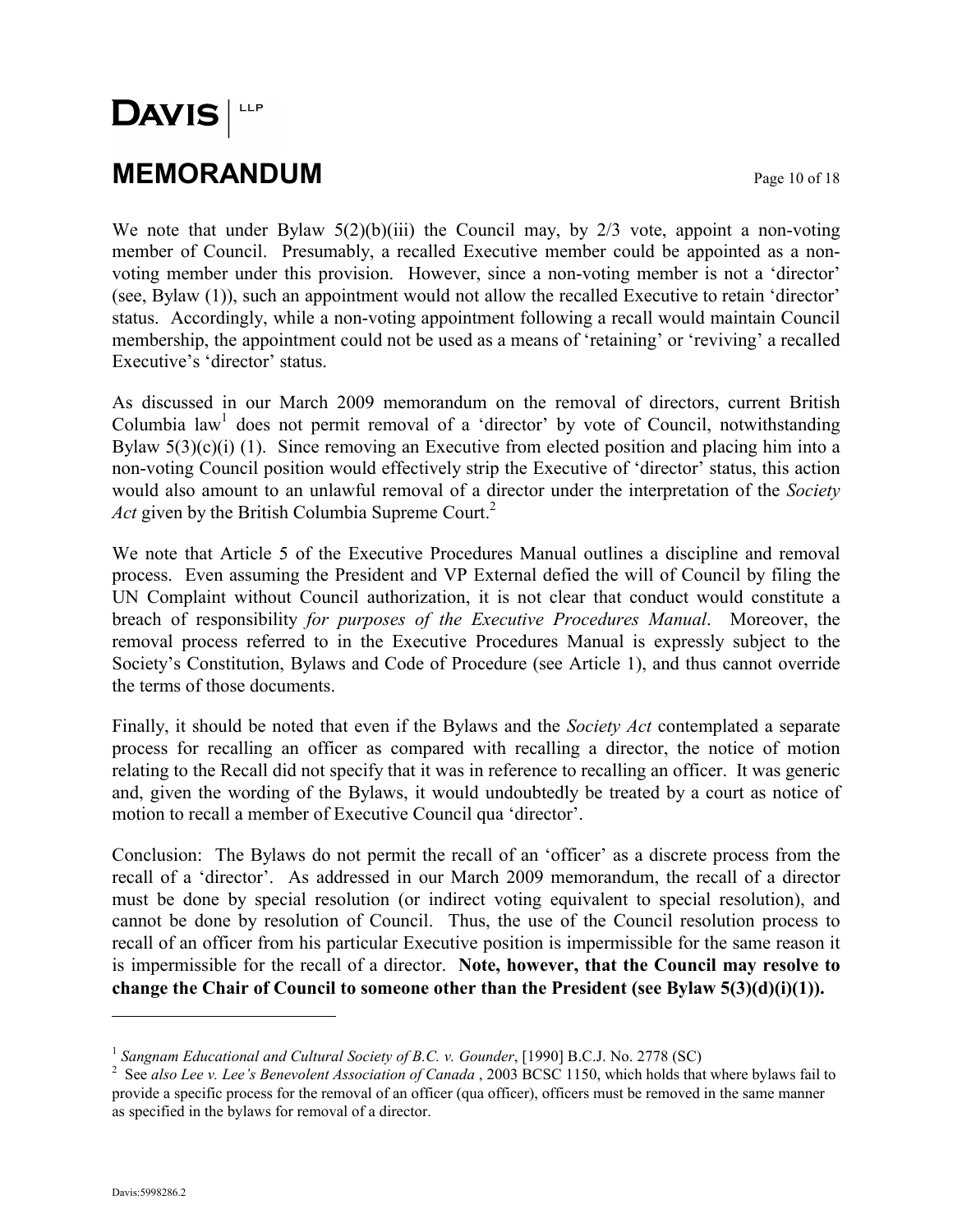# **DAVIS MEMORANDUM** Page 11 of 18

As the removal of the President and VP External from their 'officer' positions does not a provide a workable solution, we will address other possible means of addressing the situation.

#### **B. Court-Ordered Removal of a Director**

There are two different means of seeking judicial assistance:

Oppression: This is a statutory cause of action that may be brought in limited circumstances. The action would have to brought by one or more AMS members against the President and/or VP External as defendant. The plaintiff members would have to show that the conduct of the President and/or VP External was unfairly prejudicial to them *as compared with another group of students*. The facts set out above do not disclose any basis for a claim based on differential treatment.

Derivative Action: This is also a statutory cause of action. A derivative action would be brought by the AMS as opposed to individual members. A derivative action against the President and/or VP External would assert that the President/ VP External acted in a manner which harmed the AMS as a whole. However, the measure of damages in a successful derivative action is 'loss of value' to the members' interest. In a non-profit society this is very difficult to ascertain, as there is no 'share value' or ready equivalent to protect from harm.

In any event, the remedies granted in successful derivative actions generally comprise an award of damages and/or an order that the director(s) afford restitution. The Court has made it clear that the removal of a director will rarely be ordered:

> Director removal is an extraordinary remedy and certainly should be imposed most sparingly. As a starting point, I accept the basic proposition set out in Peterson, *Shareholder Remedies in Canada* ... removing and appointing directors to the board is an extreme form of judicial intervention. The board of directors is elected by the shareholders, vested with the power to manage the corporation … by tampering with a board, a court directly affects the management of the corporation. If a reasonable balance between protection of corporate stakeholders and the freedom of management to conduct the affairs of the business in an efficient manner is desired, altering the board of directors should be a measure of last resort…<sup>3</sup>

Thus, in our opinion, judicial removal is not a feasible solution.

#### **C. Motion of Censure**

<sup>&</sup>lt;sup>3</sup> Catalyst Fund General Partner 1 Inc. v. Hollinger Inc. (2004), 1 B.L.R. (4<sup>th</sup>) 186 (Ont. S.C.)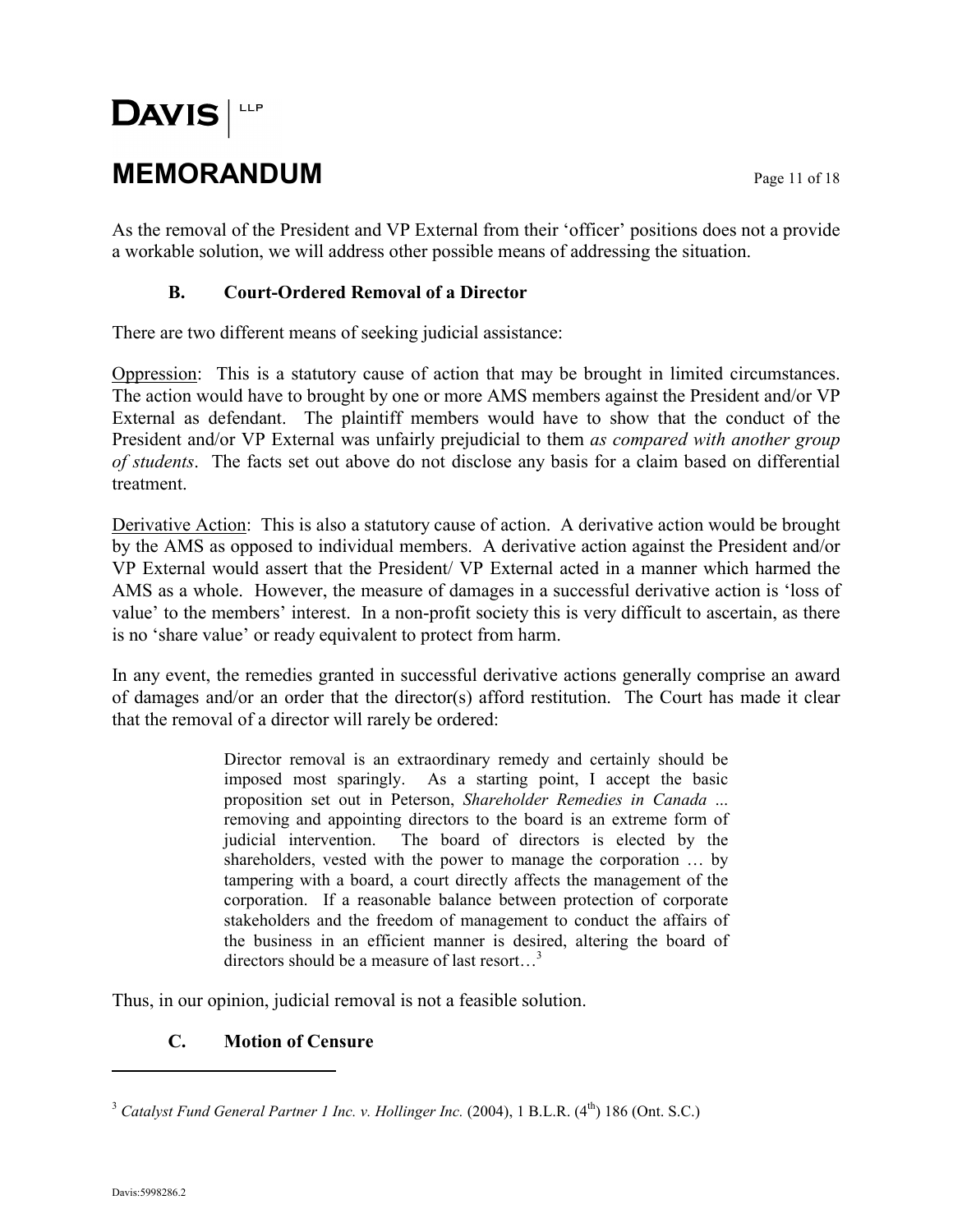# $DAVIS$ **MEMORANDUM** Page 12 of 18

A motion of censure is an expression of displeasure with the actions of a director or officer. Censure 'expresses the assembly's indignation, and is a lighter form of pronounced punishment' as opposed to more severe punishments, such as removal.

A motion of censure requires notice. The 'offender' must be given an adequate opportunity to defend him or herself, but may not vote on the motion. A vote by secret ballot is often held, although not required.

Council has already met at least twice to discuss collective concerns regarding the conduct of the President and the VP External. Following the second of these meetings, the President and the VP External had, and exercised, an opportunity to defend their conduct (in particular, the Open Letter circulated in answer to the request for their resignations). In these circumstances, it is our view that formal notice of a motion of censure need not be given in advance of the Council meeting tonight. If it is the will of the Council, such a motion may be proposed during this evening's meeting, seconded and discussed. If this occurs, during discussion the President and the VP External will be permitted a further opportunity to defend their positions. A vote may then be taken, either by show of hands or written ballot.

**A censure motion could be worded along the following lines:**

**"Resolved, that the Student Council of the Alma Mater Society of University of British Columbia Vancouver censure Blake Frederick, President and Tim Chu, VP External, for serious breaches of the Code of the Society and the responsibilities of individual board members. In particular, that the Council censure each of Blake Frederick and Tim Chu for failing to consult with Council and failing to disclose to Council their decision to authorize external legal counsel to file the UN Complaint on behalf of the AMS."**

#### **D. Remedial Motion to Address Future Recurrence**

The Council may wish to consider taking immediate steps to curb certain categories of unauthorized actions from being taken on behalf of the AMS. This would be consistent with the Temporary Communications Policy, which was just adopted by AMS.

Each voting member of Council has a duty to act in the best interests of AMS. In fulfilment of this duty, Council could pass a motion resolving it is in the best interests of the AMS that any 'Reputational Decisions' (as hereinafter defined) made by a member of Executive Council shall require ratification by a majority vote of Council, prior to any implementation by the Executive Council Member. "Reputational Decisions" are those which are likely to affect the external reputation of AMS with the public, any level of government or non-governmental institutions, including, without limitation, initiation of any legal process in the name of AMS, publication of political or policy views on behalf of AMS, or agreement by the AMS to participate in political or social activist rallies, conferences or similar forums.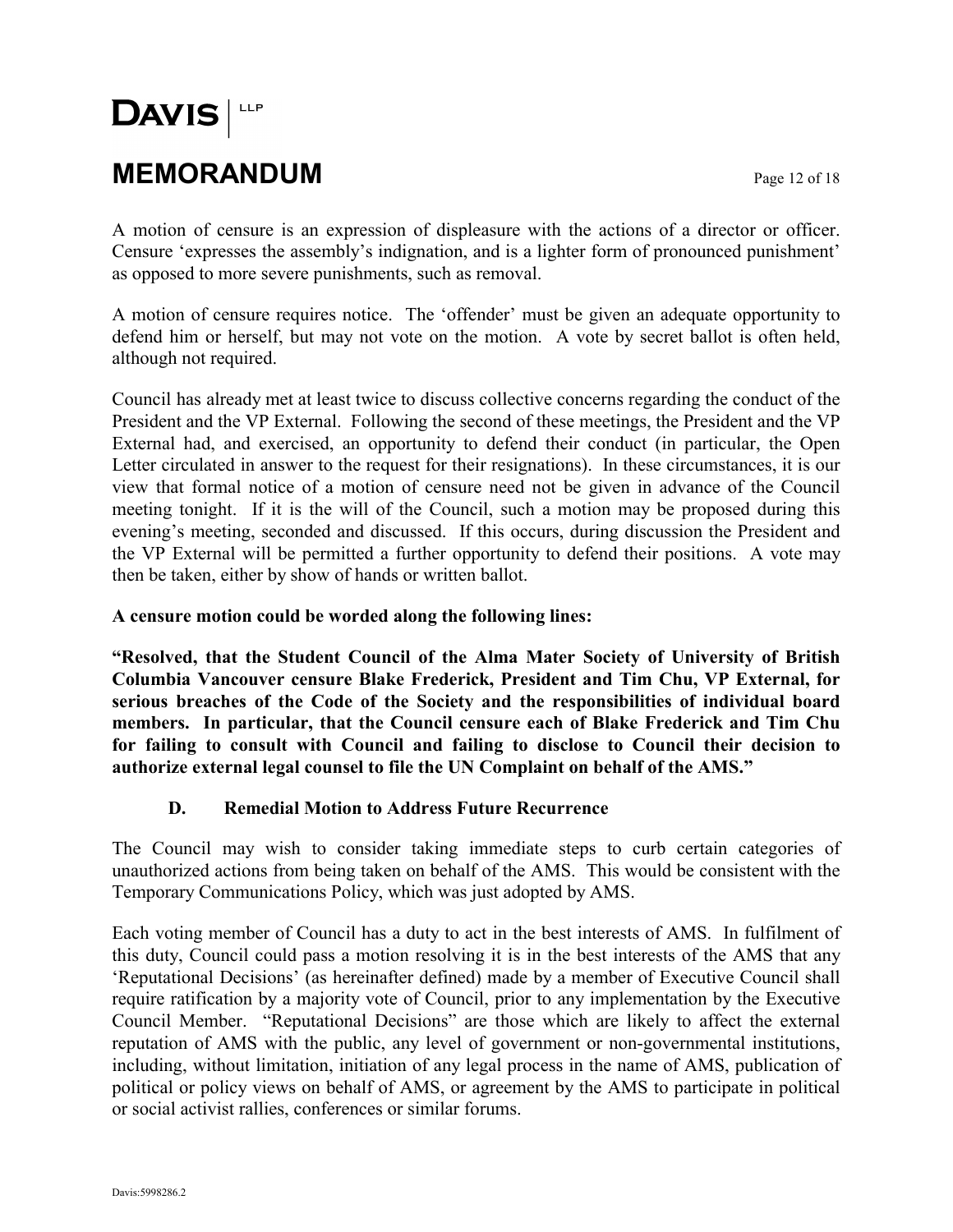### **MEMORANDUM** Page 13 of 18

**The motion could be worded along the following lines:**

**"Resolved, that it is in the best interests of the Society that any decisions made by a member of Executive Council shall require ratification by a majority vote of council, prior to implementation of such decision, if the decision is likely to materially affect (whether positively or negatively) the external reputation of the Society with the public, any level of government or non-governmental institution, including but not limited to decisions relating to the initiation of legal process in the name of the Society, publication of political or policy views on behalf of the Society, or any agreement by the Society to participate in forums of a political or policy nature."**

#### **E. Bylaw Amendments**

The Council may wish to consider amending the Bylaws in order to address any future unauthorized conduct by members of the Executive Council. While a full review of potential amendments to the Bylaws is beyond the scope of this memorandum, Council may wish to consider the following:

- Conduct a review of the scope of the delegation of Council's decisionmaking power to, and supervisory powers over, the members of the Executive Council under the Bylaws. The Council may want to consider whether some of the Council powers currently delegated to members of the Executive Council should be reduced in scope and/or whether new or stricter terms of reporting and oversight should be imposed.
- Amend the Bylaws to provide for the disqualification of a voting member of Council from holding an office/position on the Executive Council upon the member's being sanctioned under a disciplinary proceeding under the Executives Procedures Manual or Code of Conduct for an action or inaction that Council deems to be a breach of the duty of that member to act honestly and in the best interests of AMS.
- Amend Bylaw 5 to expressly provide that a member of Executive Council may be recalled as an officer by a 2/3 vote of Council, and upon such recall from office to become a voting member at large of Council. A byelection would be held to fill the recalled Executive Council member's officer/director role. This amendment would result in an increase in the number of directors on the Council in extraordinary situations.

#### **IV. Employment Issues**

#### **A. Additional Background Facts**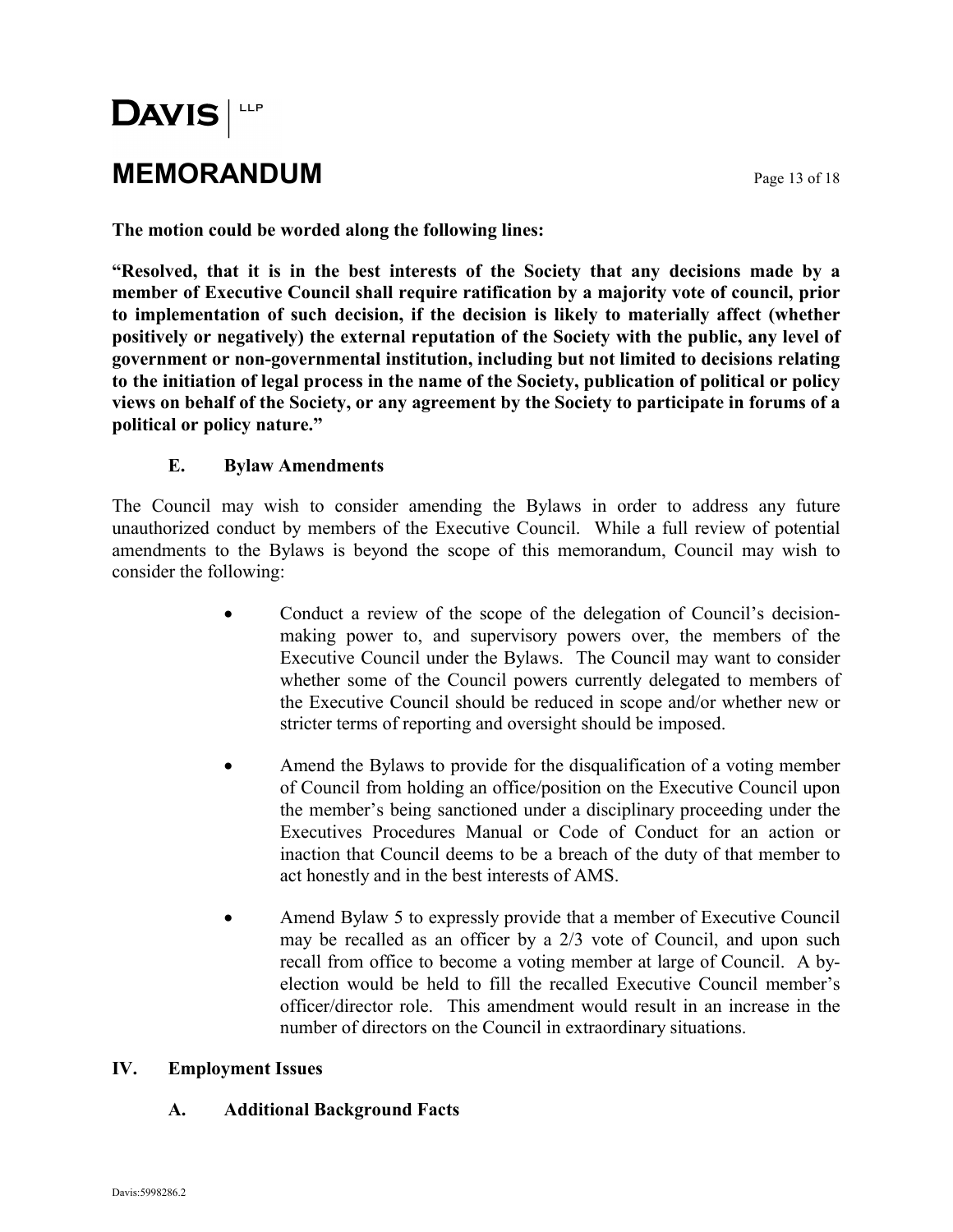### **MEMORANDUM** Page 14 of 18

23. The Code includes the following provisions:

Section VI: Executive

Article 1. General

- 1. Executive members … shall be salaried employees for the duration of their terms in office. ..
- 2. In the event that a yearly amount has been set as the salary for Executive members …, and if Executive members serve for less than, or more than, a full year, their salary shall be pro-rated.
- 3. Each Executive members shall work, on average, no less than forty (40) hours per week.
- 4. Each Executive member shall keep no less than five (5) office hours per week, including at least one (1) hour a week in a public location.

Section II: Council, Council Members and Others

Article 2 Conflict of Interest for Members of the Executive

- …
- 2. Members of the Executive shall also be subject to the provisions of Article in their capacity as executives, notwithstanding their status as employees of the Society.
- 24. The Bylaws include the following provisions:

Bylaw  $10(1)(a)(i)$ :

The General Manager shall … manage the general business affairs of the Society as determined from time to time by Council; …

Bylaw 12:

- 1. Honoraria shall be granted to the President and the Director of Finance in amounts equivalent to their tuition at the University during their term in office or two hundred dollars (\$200), whichever is the greater sum.
- 2. An honorarium in the amount of two hundred dollars (\$200) shall be granted to the following persons:
	- (a) each member of the Executive of Council, excluding the President and the Director of Finance;
- 5. Where possible, the above honoraria shall be paid in two instalments, one at the end of November, and the other at the end of January. In the case of Executive member of Council … or any other person receiving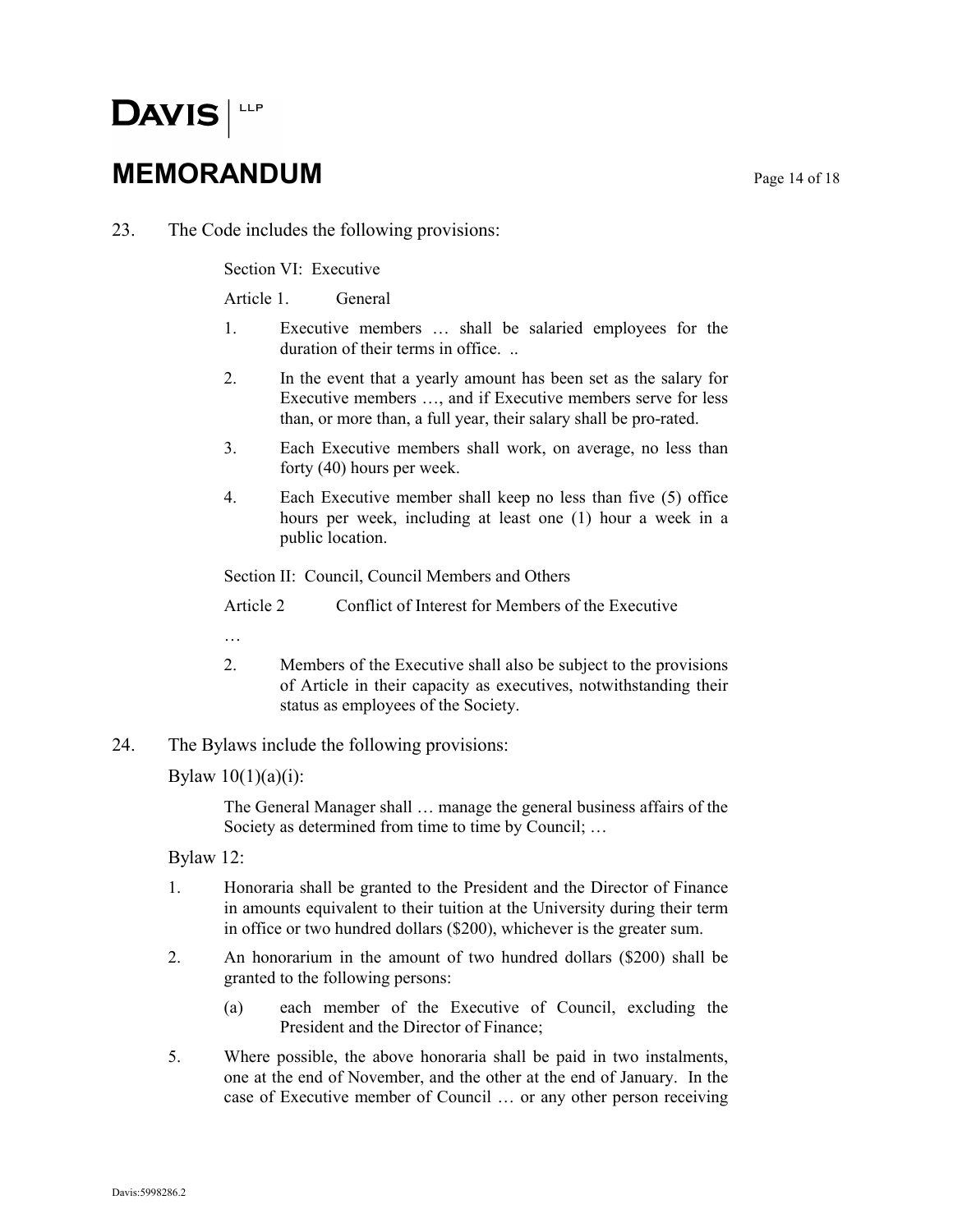### **MEMORANDUM** Page 15 of 18

an honorarium from the Society resigning or being removed from office, or for any reason being unable to complete his term of office, the honorarium shall be paid on the basis of twenty-five dollars (\$25) per month of service.

- 25. The President and VP External positions are each currently salaried in the low to mid \$20,000s.
- 26. The type of work performed by Executive members includes the type of duties that would reasonably be expected of a managing director position, including some management responsibilities and direct supervision of AMS employees.
- 27. The Canada Revenue Agency ("CRA") recently determined that a past AMS Executive Council member was not entitled to employment insurance benefits based on time spent serving as an Executive member. Reasons for decision have not yet been issued.

#### **B. Employee Status of President and VP External**

The existence of an employment relationship is dependent on the facts of the case. It is possible for a director to have an employment relationship which exists separately from his position as director. To support a wrongful dismissal claim, a plaintiff needs to establish that the director role and the employment role are separate and distinct.<sup>4</sup> In this case, there is evidence pointing both toward and away from the conclusion that there is a *separate* employment relationship.

The following factors suggest that the Executive members have a separate employment relationship with the AMS:

- As set out above, the Code expressly refers to the Executive members as 'employees.
- The Code also requires Executive members to work 40 hours per week.
- Honoraria for Executive members are provided for separate and apart from the 'salary' provided to Executive members. Further, the honoraria are provided on terms that expressly contemplate discontinuance of payment in the event of removal from office.

The following factors suggest that the "salary" paid to Executive members is, in reality, merely a form of director's fee:

<sup>4</sup> *Phil Lloyd's Restaurant Ltd. v. North Forty Restaurants Ltd*., [1983] S.J. No. 320 (Q.B.), paras. 28-33; *Emery v. Royal Oak Mines Inc*., [1995] O.J. No. 1708 (Ont. S.C.)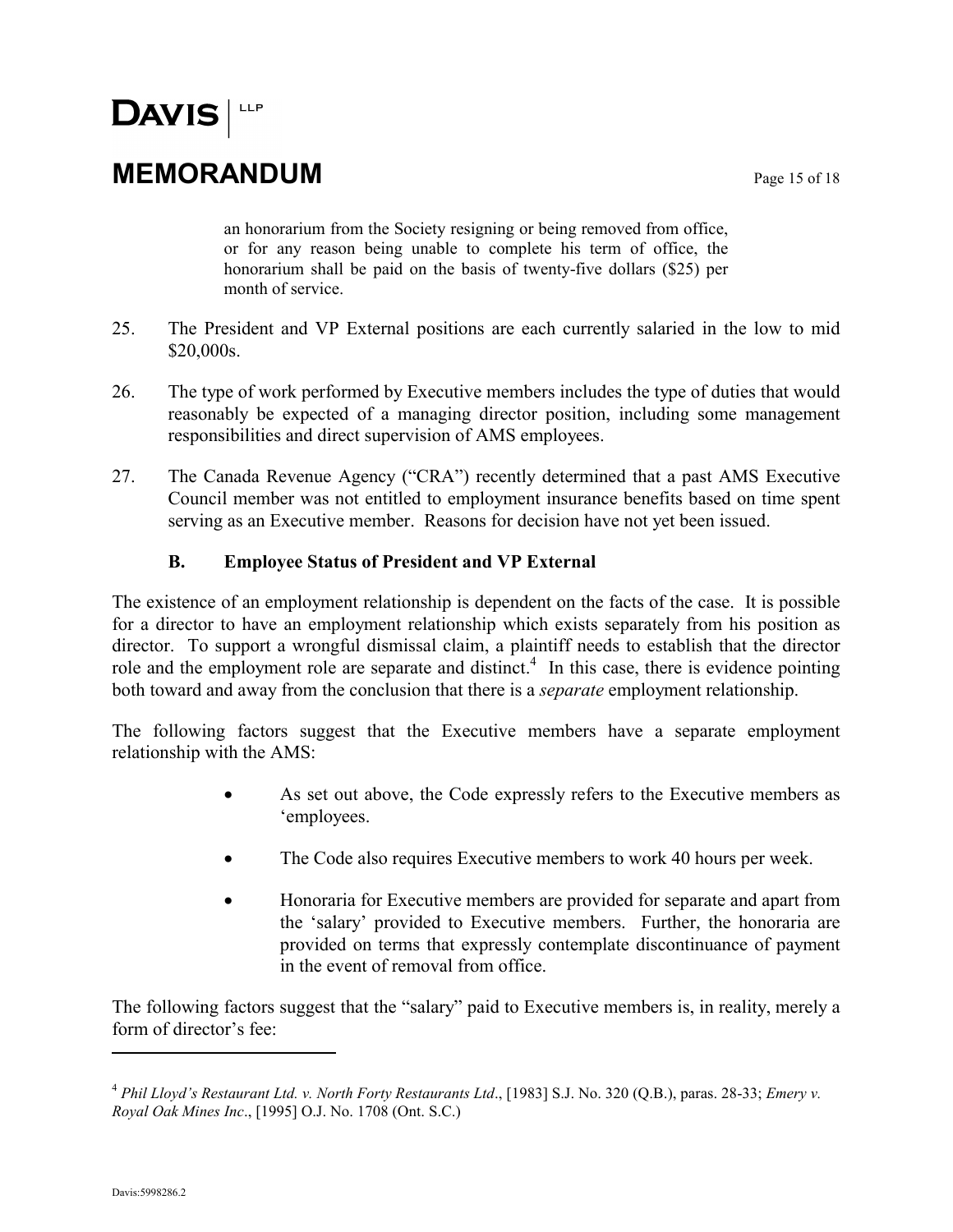### **MEMORANDUM** Page 16 of 18

- The amounts of the Honoraria provided for under the Bylaws are merely nominal.
- The Bylaws expressly provide for the separate employment position of General Manager.
- Although the Executive members are required to work a minimum amount of hours per week, and some of their time is spent on what would be considered management employment duties, it is clear that at least part of their work time includes traditional directors' activities, including maintaining office hours open to the pubic in their elected capacities.

Thus, the Code contains provisions that support the existence of an employment relationship, but the Code and Bylaws also provide some basis for characterizing the 'salary' paid to Officers as a form of director's fee. The facts indicate that the Officers are performing some general management services that would be expected in an employment context (i.e., direct supervision of AMS employees). However, the Officers are also required to spend a substantial amount of time on duties that would be typically expected of a director *qua* director. It is also unusual that the duties and requirements of the Executives are set out in the Code itself, as opposed to established by oral or written terms of employment.

Accordingly, this case falls within a grey area in terms of whether an Executive member who was effectively removed from his employment position (even if the office was retained) would have a claim for wrongful dismissal. As almost equally credible arguments can be made both for and against the existence of an independent employment relationship, a definitive answer would only be available by way of judicial determination, or by clarification by means of amendments to the Code and Bylaws.

In the event that the grounds for removal from office also amounted to just cause for termination for purposes of employment law, no damages would be payable with respect to a coincident termination of the employment relationship.

#### Just Cause

Assuming there is a separate employment relationship for wrongful dismissal purposes, would the conduct engaged in by the President and VP External provide just cause for termination of the employment relationship? The position taken the President and VP External in response to the request for their resignation essentially asserts a belief that their conduct and plans were known to and condoned by other members of the Executive Committee. The fact that the October 1, 2009 Minutes of the Executive Committee expressly note that "Adrienne is working on the UN complaint", the fact that the Pivot Retainer was signed by two other members of the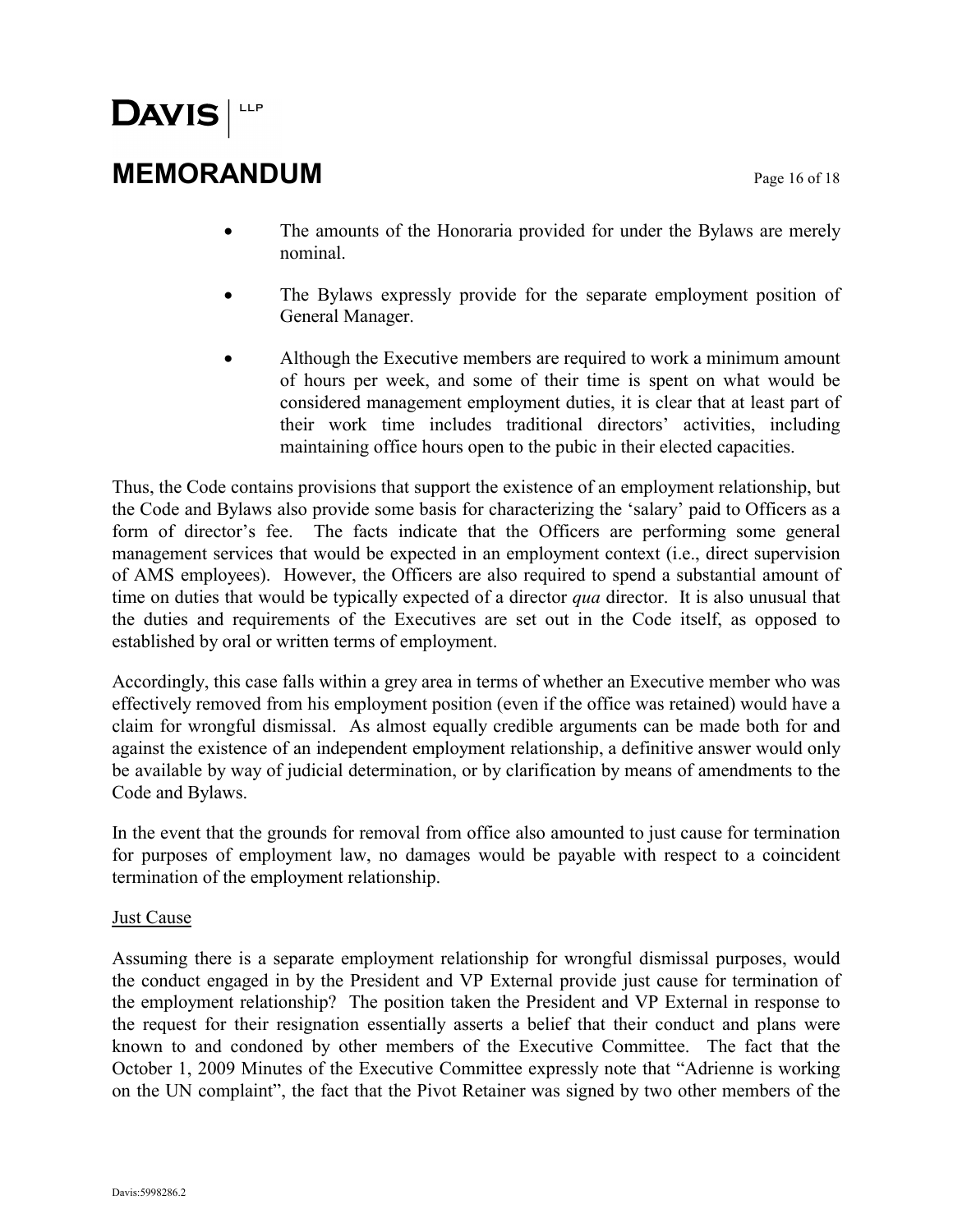# **DAVIS MEMORANDUM** Page 17 of 18

Executive Board, and the fact that Adrienne Smith is a member of the Executive Committee, provides some objective evidence that could be pointed to as a basis for the asserted belief. If a factual finding favourable to the President and VP External were made in that respect, the remainder of their conduct may be regarded as a failure to comply with procedural requirements and meet reasonable expectations in terms of the failure to disclose to the Student Council, as opposed to an act of defiance. Further, while the Student Council acted in response to the earlier unauthorized distribution of election materials through the VP External's office (the "Report Card"), the censure and directions given on that occasion were expressly tied to the election period, as opposed to more generally.

However, the failures to report on the matter of the UN Complaint in their quarterly reports to Council, to otherwise disclose or report the matter to Council, and to bring the matter before the External Commission are all serious matters, and it could be reasonably asserted that these failures, in and of themselves, amount to just cause (i.e., notwithstanding any honest belief that the Executive Committee was aware of their conduct).In this respect, the clear, positive disclosure obligation found in Code, Section VI (Executive), Article 3(2)(d) and the previous "Report Card" incident are especially noteworthy.

A failure to disclose material information in the face of a positive obligation to disclose may constitute just cause for dismissal. Depending on the circumstances, the failure to disclose may demonstrate sufficient unsuitability and unreliability to destroy the trust relationship necessary to maintain a working employment relationship where the employee occupies a position of responsibility and is required to function with limited supervision.

We note that, in the event that a separate employment relationship is found to exist, it would be a contract for a defined and limited term of employment (that is, until a new Executive is elected). Thus, the monetary damages payable in relation to the breach of the employment contract would be the amount that would have been payable during the remaining period of the contract.<sup>5</sup>

Finally, we note again that it is unclear whether the 'salary' paid to the Officers should be properly considered a form of director's fee. If there is no separate employment relationship and the money paid to Officers as 'salary' is, in reality, a form of director's fee, then the duties of the Officers' positions may be changed without triggering any employment consequences.

#### **C. Current Steps for Consideration**

 $<sup>5</sup>$  It is possible for additional damages to be awarded to an employee in circumstances where the manner of</sup> termination constitutes an independent tort (e.g., defamation) or itself causes significant psychological damage. However, these damages relate to the manner in which the termination is carried out, and not the fact of the termination *per se*. In the event changes are made to the duties of the Officers, we would recommend legal advice be sought prior to ensure that the manner of proceeding accords with the law in these respects.